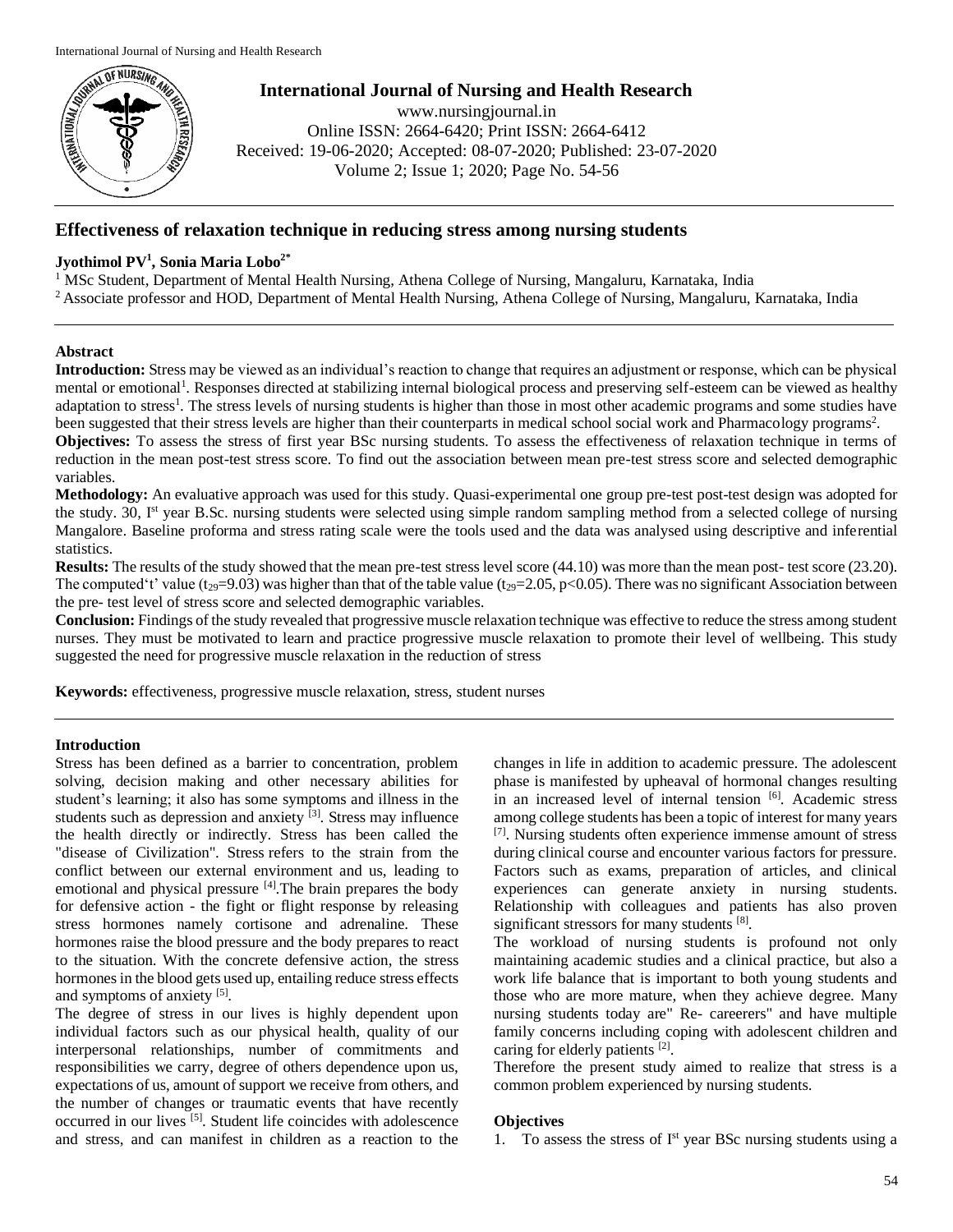area of adjustment. (Table 2).

stress rating scale.

- 2. To assess the effectiveness of relaxation technique in terms of reduction in mean post-test stress score.
- 3. To find out the association between mean pre-test stress score and selected demographic variables.

#### **Methodology**

An evaluative approach and a quasi-experimental one group pretest post-test design was adopted for the study. The setting was a selected college of nursing at Mangalore. Simple random sampling technique was used to select 30, first year B.Sc. nursing students based on inclusion criteria. Demographic proforma and stress rating scale were used for data collection. Demographic proforma consisted of 9 items and stress rating scale consisted of 35 items. The resulting stress scores were categorised as mild stress (0-33%), moderate stress (34-66%) and severe stress (67- 100%). Validity of the tools were established by 11 experts. Reliability of the stress rating scale was established using split half method and it was found to be r=0.78 (Sphearman's Brown Prophesy formula).Permission was obtained from the concerned management of the college of nursing to conduct the study. Pilot study was conducted and was found to be feasible and practicable. Informed consent was obtained from year B.Sc nursing students for data collection. After collection of baseline data and stress level of students, progressive muscle relaxation was administered for 7 days. Post- test was conducted on the  $7<sup>th</sup>$ day using the same rating scale.

#### **Results**

#### **1. Description of baseline variables**

Majority of the I<sup>st</sup> year B.Sc. nursing students (53.4%) were in the age group of 19 years and 43.3% were in the age group of 18 years. Majority (96.7%) student nurses were from nuclear families, 66.7% of student nurses' fathers had high school education where as 46.7% of student nurses' mothers had high school education. Most of their father's occupation was agriculture, 50% of the student nurses had two siblings and only 10% had three siblings. Most of the (56.7%) student nurses were first born child in their family.

## **2. Stress level of Ist year B.Sc. nursing students**

In the pre-test, majority (90%) had moderate stress and only 10% had mild stress. In the post-test majority (90%) had mild stress and 10% had moderate stress level (Table 1)

**Table 1:** Frequency and percentage distribution of pre-test and post-test stress level of student nurses n=30

|                                  |                     |            | <b>Pre-test</b> |               | Post-test                |               |  |
|----------------------------------|---------------------|------------|-----------------|---------------|--------------------------|---------------|--|
| Grading                          | <b>Stress level</b> | Percentage |                 | $\frac{0}{0}$ |                          | $\frac{6}{9}$ |  |
| Mild                             | $0 - 35$            | $0 - 33%$  |                 | 10            | 27                       | 90            |  |
| Moderate                         | $36 - 70$           | 34-66%     | 27              | 90            |                          |               |  |
| Severe                           | $71 - 105$          | 67-100%    |                 |               | $\overline{\phantom{0}}$ |               |  |
| <b>M.</b> $\ddot{ }$ 10 <i>E</i> |                     |            |                 |               |                          |               |  |

Maximum score: 105

In the area wise analysis, the mean post-test score {academic (9.27), hostel aspects(5.20),health related (1.53), financial (4.17), adjustment in general(3.03)} were significantly lower than the mean pre-test stress score[Academic(18.03), hostel aspects (10.17), health related(3.27),financial(5.57),adjustment in general(7.07)] in all the domains. Maximum reduction was in the

**Table 2:** Area-wise mean percentage and mean reduction of pre-test and post-test stress score n=30

| <b>Pre-test Post-test</b> |       |       |      |       | <b>Pre-test Post-test</b>  |  |  |  |
|---------------------------|-------|-------|------|-------|----------------------------|--|--|--|
| <b>Score</b>              |       |       |      |       | <b>Actual</b><br>reduction |  |  |  |
| 51                        | 18.03 | 35.36 | 9.27 | 18.17 | 17.19                      |  |  |  |
| 21                        | 10.17 | 48.41 | 5.20 | 24.76 | 23.65                      |  |  |  |
| 9                         | 3.27  | 36.30 | 1.53 | 17.04 | 19.26                      |  |  |  |
| 9                         | 5.57  | 61.85 | 4.17 | 46.30 | 15.55                      |  |  |  |
| 15                        | 7.07  | 47.11 | 3.03 | 20.22 | 26.89                      |  |  |  |
|                           |       | Max.  |      |       | Mean Mean% Mean Mean%      |  |  |  |

Max. Score 105

## **3. Effectiveness of Jacobson progressive muscle relaxation on student nurses in terms of reduction in mean Post-test stress level score.**

The mean post-test stress score (23.20) was lower than the mean pre-test stress score (44.10). The Computed't' value  $(t_{29}=9.03)$ was higher than that of the table value  $(t_{29}=2.05, p<0.05)$ . Hence it can be inferred that the Jacobson progressive muscle relaxation was highly effective in reducing stress among student nurses. (Table 3)

Table 3: Paired't' test to test the significant difference between the mean pre-test and post-test stress score. n=30

|             |       | Mean score   Mean difference   SD Difference   t value |       |      |  |
|-------------|-------|--------------------------------------------------------|-------|------|--|
| Pre-test    | 44.10 |                                                        |       | 9.03 |  |
| Post-test I | 23.20 | 20.90                                                  | 12.68 |      |  |
|             | .     |                                                        |       |      |  |

Maximum score = 105, t<sub>29</sub>=2.05, p<0.05

### **4. Association between pre-test stress score and selected baseline variables**

The chi square value was computed to find association between mean pre-test stress score and selected baseline variables such as age, type of family, education of father and mother, occupation of father and mother, family income, number of siblings, birth order in the family. The calculated chi – square value was less than the table value (3.84) at 0.05 level of significance except for number of siblings (5.000). Hence it was inferred that there was no significant association between the mean pre- test level of stress score and selected demographic variables except for number of siblings.

#### **Discussion**

Majority of the student nurses (53.4%) belonged to the age group of 19 years, 43.3% were in the age group of 18 years, only 3.3 % were in the age group of 20 years. Majority (96.7%) of the student nurses lived in nuclear families. Most of the (66.7%) student nurses fathers' had high school education, where as 46.7% of the student nurses mothers had high school education. Most of their fathers' (70%) occupation was agriculture and majority of the student nurses mothers were home makers (93.4%). Half (50%) of the student nurses had two siblings and majority (56.7%) of student nurses were first born in their families.

The present study findings showed the mean post-test stress score (23.20) was lower than the mean pre-test stress score (44.10). The findings of the present study are consistent with the findings of other studies where it was found that the mean percentage of stress score in the post-test is reduced after administering Jacob